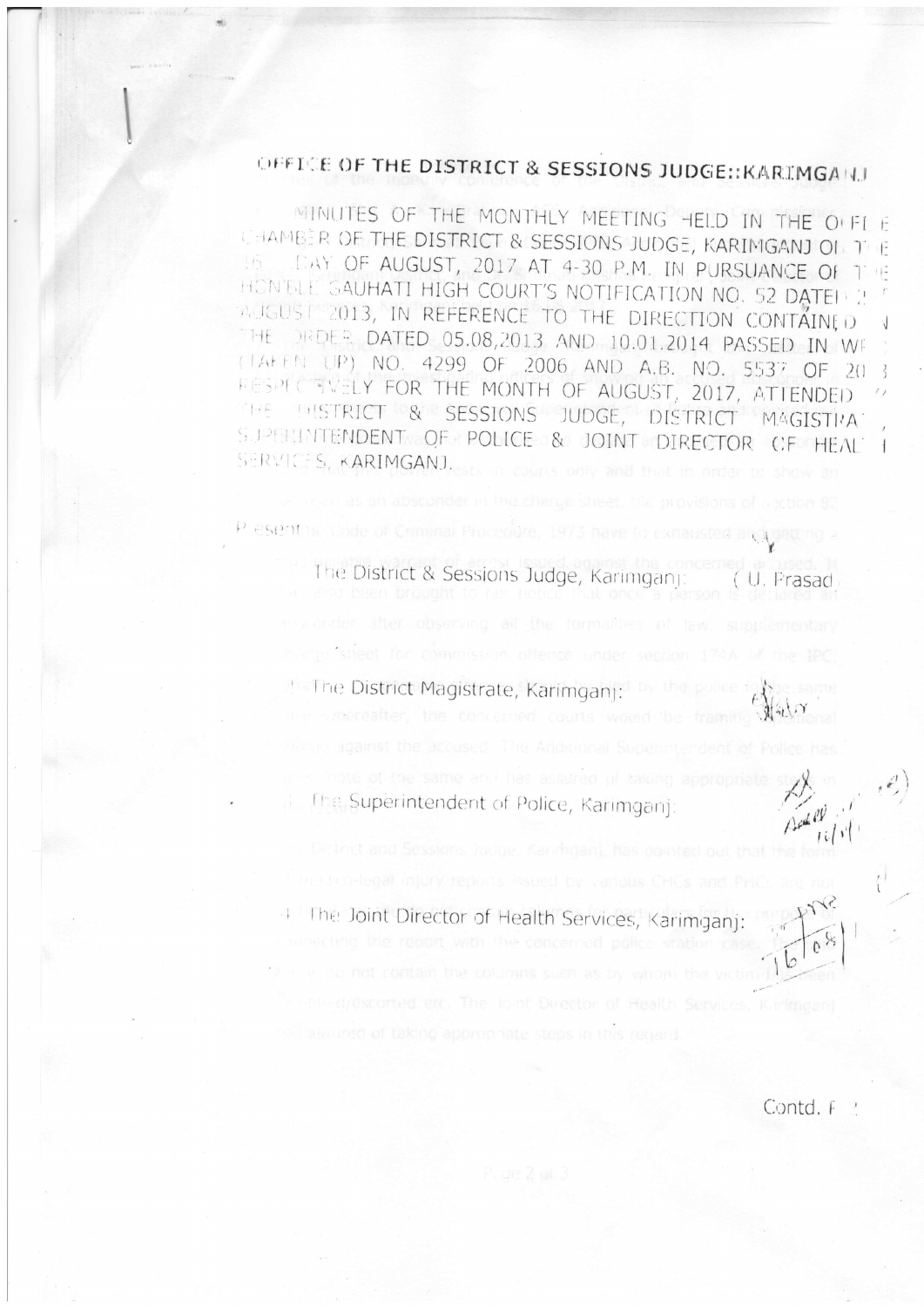Minutes of the monthly conference of the District and Sessions Judge Kaninganj, Shri A. K. Brahma, ACS, Additional Deputy Commissioner, Kaninganj District, Shrimati Leena Doley, APS, Additional Superintendent of POlice, Karimganj District, and Dr. Shrimati Krishna Kemprai, Joint Director of Health Services, Karimganj held on 16.08.2017:

The District and Sessions Judge, Karimganj brought the matter of practice of the investigating officers of showing an accused absconder in charge sheets to the Additional Superintendent of Police and pointed out triat the police was not-authorised to declare an accused an absconder and that this power vests in courts only and that in order to show an andused as an absconder in the charge sheet, the provisions of section 82 of the Code of Criminal Procedure, 1973 have to exhausted and getting a non-bailable warrant of arrest issued against the concerned accused. It has also been brought to her notice that once a person is declared an absconder after observing all the formalities of law, supplementary thange sheet for commission offence under section 174A of the IPC, which is a cognizable offence, should by filed by the police in the same case whereafter, the concerned courts would be framing additional marge against the accused. The Additional Superintendent of Police has aken note of the same and has assured of taking appropriate steps in \* this regard.

The District and Sessions Judge, Karimganj, has pointed out that the form of inectico-legal injury reports issued by various CHCs and PHCs are not lelaborate as the do not contain columns for particulars for the purpose of connecting the report with the concerned police station case. The said forms do not contain the columns such as by whom the victim has been Dentified/escorted etc. The Joint Director of Health Services, Karlmganj has assured of taking appropriate steps in this regard.